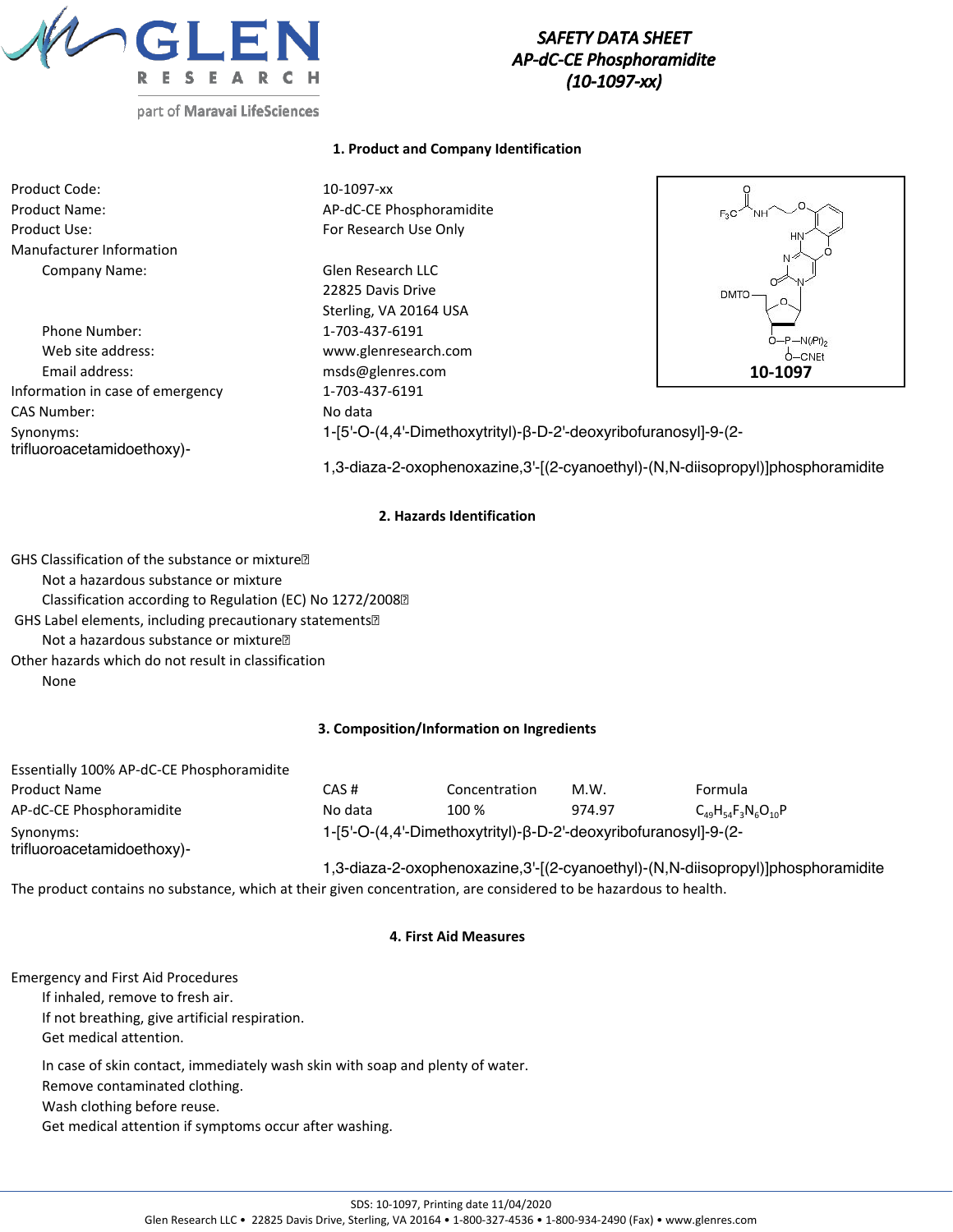# *SAFETY DATA SHEET AP-dC-CE Phosphoramidite (10-1097-xx)*

If swallowed, rinse mouth with water. Get medical attention.

If in contact with eyes, rinse cautiously with water for several minutes. Get medical attention if symptoms occur after washing. Remove contact lenses if present and continue rinsing.

## **5. Fire Fighting Measures**

| Flash Point:                                                                       | No data      |                                                                                                                     |
|------------------------------------------------------------------------------------|--------------|---------------------------------------------------------------------------------------------------------------------|
| <b>Explosive Limits:</b>                                                           | LEL: No data | UEL: No data                                                                                                        |
| Fire Fighting Instructions                                                         |              |                                                                                                                     |
|                                                                                    |              | A finely divided dust aerosol may be explosive, although the exact conditions of the hazards are unknown.           |
| Wear appropriate protective clothing to prevent contact with skin and eyes.        |              |                                                                                                                     |
| Wear a self-contained breathing apparatus (SCBA) if necessary.                     |              |                                                                                                                     |
| Flammable Properties and Hazards                                                   |              |                                                                                                                     |
| No data available.                                                                 |              |                                                                                                                     |
| <b>Hazardous Combustion Products</b>                                               |              |                                                                                                                     |
| Oxides of nitrogen, carbon and phosphorous                                         |              |                                                                                                                     |
| Suitable Extinguishing Media                                                       |              |                                                                                                                     |
| Use a Class A Extinguisher (Dry chemical, carbon dioxide, water or foam).          |              |                                                                                                                     |
| Unsuitable Extinguishing Media                                                     |              |                                                                                                                     |
| No data available.                                                                 |              |                                                                                                                     |
|                                                                                    |              | 6. Accidental Release Measures                                                                                      |
| Steps To Be Taken In Case Material Is Released Or Spilled                          |              |                                                                                                                     |
|                                                                                    |              | Sweep up bulk of material and finish by wiping with a damp towel. Do not let product enter the drain.               |
| Wear impermeable gloves, safety glasses and a lab coat when cleaning up the spill. |              |                                                                                                                     |
|                                                                                    |              | A NIOSH dust mask is recommended when a possibility of dust inhalation exists. Local exhaust is usually sufficient. |
|                                                                                    |              | <b>7. Handling and Storage</b>                                                                                      |

## **7. Handling and Storage**

Precautions To Be Taken in Handling

Handle using safe laboratory practices. Avoid all direct contact.

Recommended Storage

Refrigerated storage, maximum of 2-8°C, dry

Precautions To Be Taken in Storing

Keep container tightly closed. Store in well-ventilated place.

Other Precautions

Protect from sunlight.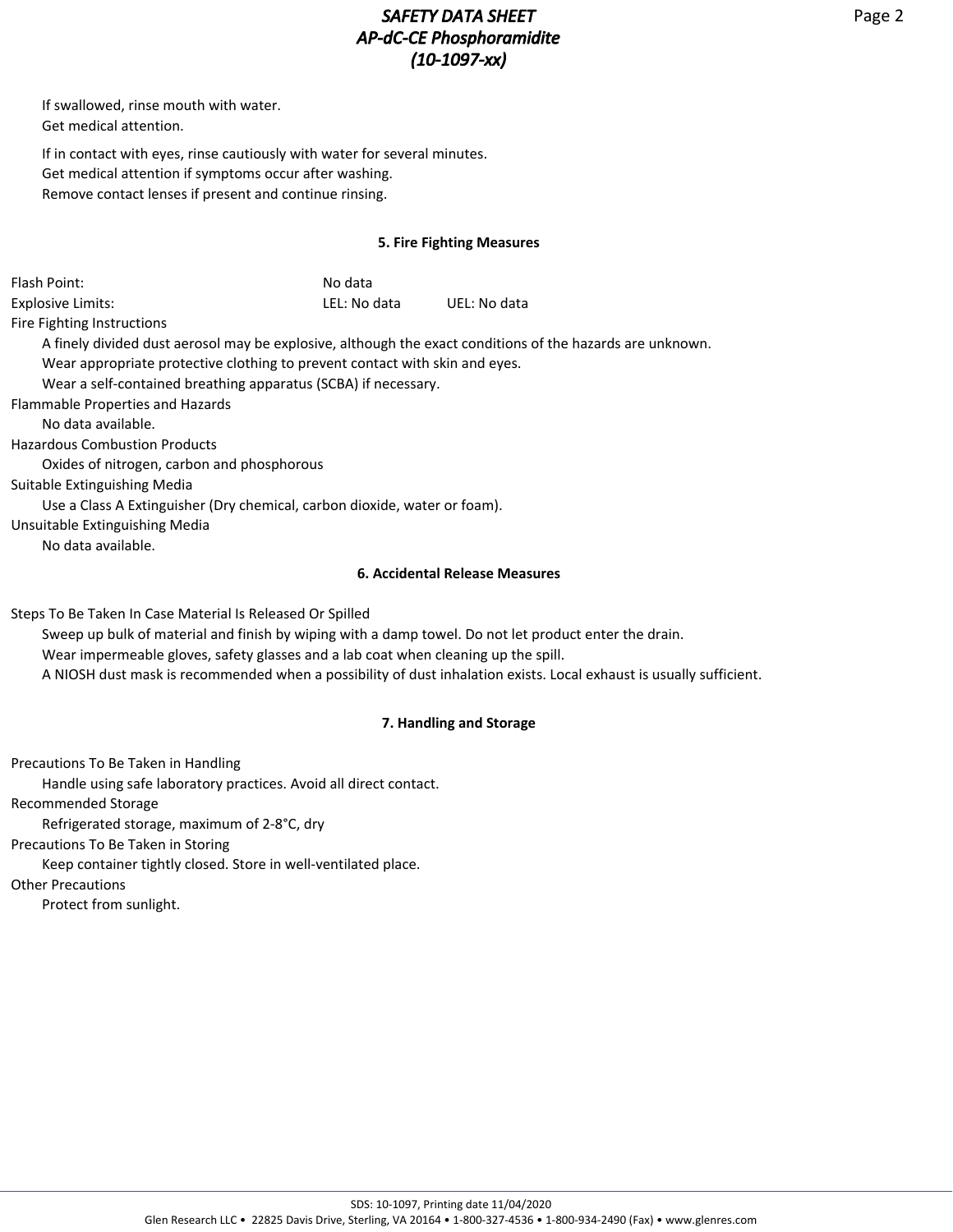## **8. Exposure Controls/Personal Protection**

| Product Name                                                                   | CAS#             | <b>OSHA PEL</b>                     | <b>ACGIHTLV</b> | <b>Other Limits</b> |
|--------------------------------------------------------------------------------|------------------|-------------------------------------|-----------------|---------------------|
| AP-dC-CE Phosphoramidite                                                       | No data          | No data                             | No data         | No data             |
| Respiratory Equipment (Specify Type)                                           |                  |                                     |                 |                     |
| A NIOSH dust mask is recommended when a possibility of dust inhalation exists. |                  |                                     |                 |                     |
| <b>Eye Protection</b>                                                          |                  |                                     |                 |                     |
| Safety glasses                                                                 |                  |                                     |                 |                     |
| <b>Protective Gloves</b>                                                       |                  |                                     |                 |                     |
| Impermeable gloves                                                             |                  |                                     |                 |                     |
| <b>Other Protective Clothing</b>                                               |                  |                                     |                 |                     |
| Normal laboratory apparel                                                      |                  |                                     |                 |                     |
| Engineering Controls (Ventilation etc.)                                        |                  |                                     |                 |                     |
| Local exhaust ventilation is usually sufficient                                |                  |                                     |                 |                     |
| Work/Hygienic/Maintenance Practices                                            |                  |                                     |                 |                     |
| Wash hands after handling                                                      |                  |                                     |                 |                     |
|                                                                                |                  | 9. Physical and Chemical Properties |                 |                     |
| <b>Physical State:</b>                                                         | $[ ]$ Gas        | [ ] Liquid                          | [X] Solid       |                     |
| Appearance:                                                                    | Pale yellow foam |                                     |                 |                     |
| Odor:                                                                          | Odorless         |                                     |                 |                     |
| Odor Threshold:                                                                | No data          |                                     |                 |                     |
| pH:                                                                            | No data          |                                     |                 |                     |
| <b>Melting Point:</b>                                                          | No data          |                                     |                 |                     |
| Freezing Point:                                                                | No data          |                                     |                 |                     |
| Initial Boiling Point and Boiling Range:                                       | No data          |                                     |                 |                     |
| Flash Point:                                                                   | No data          |                                     |                 |                     |
| Specific Gravity:                                                              | $~^{\sim}1$      |                                     |                 |                     |
| Evaporation Rate (Water=1):                                                    | << 1             |                                     |                 |                     |
| Flammability:                                                                  | No data          |                                     |                 |                     |
| <b>Explosive Limits:</b>                                                       | LEL: No data     | UEL: No data                        |                 |                     |
| Vapor Pressure (vs. Air or mm Hg):                                             | No data          |                                     |                 |                     |
| Vapor Density (vs. Air = $1$ ):                                                | No data          |                                     |                 |                     |
| Relative Density:                                                              | No data          |                                     |                 |                     |
| Solubility in Water:                                                           | No data          |                                     |                 |                     |
| Partition Coefficient (n-octanol/water):                                       | No data          |                                     |                 |                     |
| Auto-ignition Temperature:                                                     | No data          |                                     |                 |                     |
| Decomposition Temperature:                                                     | No data          |                                     |                 |                     |
| Viscosity:                                                                     | No data          |                                     |                 |                     |
| <b>Percent Volatile:</b>                                                       | No data          |                                     |                 |                     |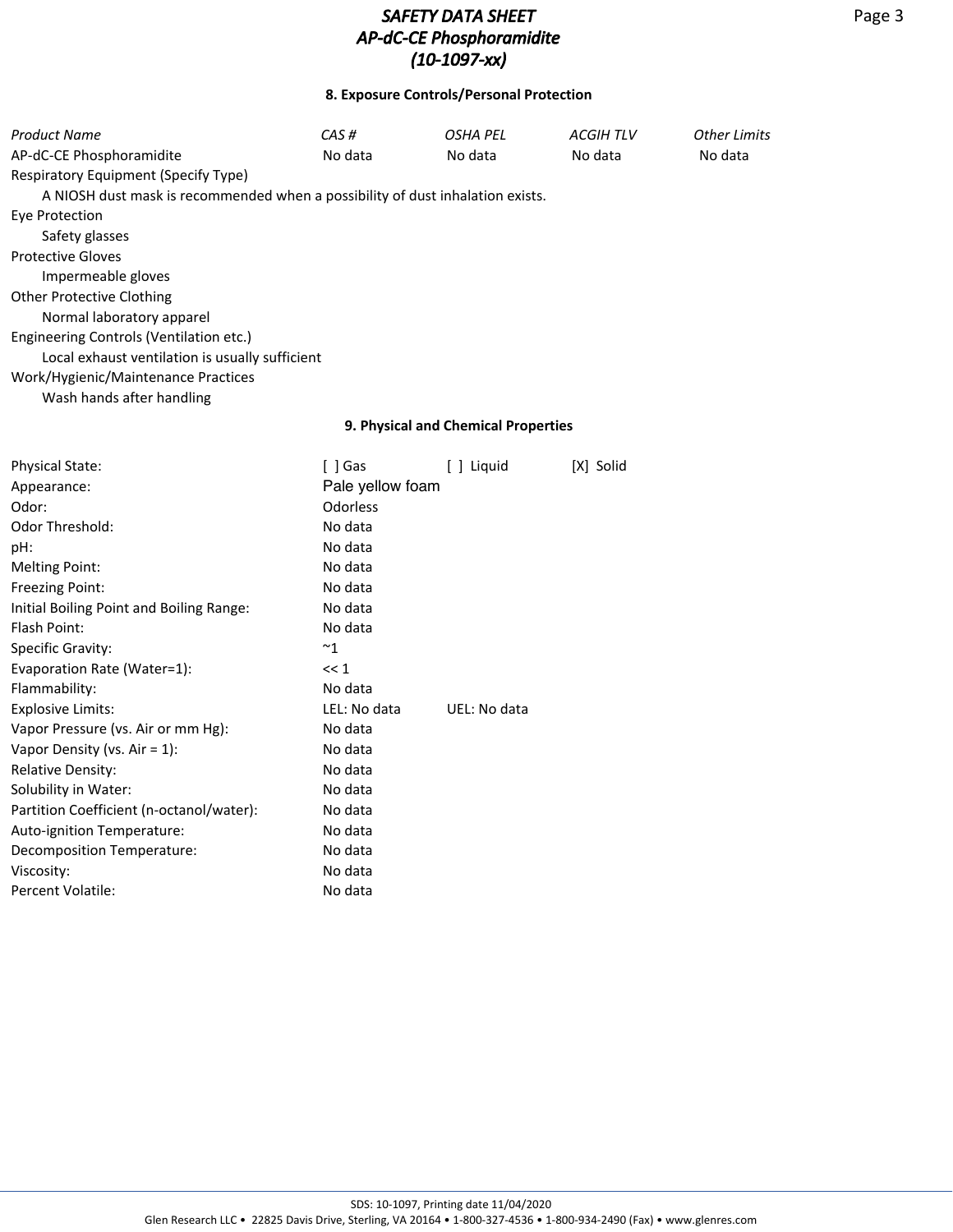## **10. Stability and Reactivity**

| Stability:                                                                                                                                                              | Unstable [ ]   | Stable [X]                    |                                                         |             |
|-------------------------------------------------------------------------------------------------------------------------------------------------------------------------|----------------|-------------------------------|---------------------------------------------------------|-------------|
| Conditions To Avoid - Instability                                                                                                                                       |                |                               |                                                         |             |
| Stable under recommended storage conditions.                                                                                                                            |                |                               |                                                         |             |
| Incompatibility - Materials To Avoid                                                                                                                                    |                |                               |                                                         |             |
| Strong oxidizing reagents                                                                                                                                               |                |                               |                                                         |             |
| Hazardous Decomposition or Byproducts                                                                                                                                   |                |                               |                                                         |             |
| Oxides of nitrogen, carbon and phosphorous may evolve when heated to decomposition.                                                                                     |                |                               |                                                         |             |
| Possibility of Hazardous Reactions:                                                                                                                                     | Will occur [ ] | Will not occur [X]            |                                                         |             |
| <b>Conditions To Avoid - Hazardous Reactions</b>                                                                                                                        |                |                               |                                                         |             |
| Stable material, hazardous polymerization will not occur.                                                                                                               |                |                               |                                                         |             |
|                                                                                                                                                                         |                | 11. Toxicological Information |                                                         |             |
| To the best of our knowledge, the toxicological properties of this substance have not been investigated.                                                                |                |                               |                                                         |             |
| This product should be handled with the usual care when dealing with chemicals.                                                                                         |                |                               |                                                         |             |
| <b>Product Name</b>                                                                                                                                                     | CAS#           | <b>NTP</b>                    | <b>IARC</b>                                             | <b>OSHA</b> |
| AP-dC-CE Phosphoramidite                                                                                                                                                | No data        | No data                       | No data                                                 | No data     |
|                                                                                                                                                                         |                | 12. Ecological Information    |                                                         |             |
| No data available.                                                                                                                                                      |                |                               |                                                         |             |
|                                                                                                                                                                         |                | 13. Disposal Considerations   |                                                         |             |
| <b>Waste Disposal Method</b>                                                                                                                                            |                |                               |                                                         |             |
| For Product - Observe all federal, state and local regulations.                                                                                                         |                |                               |                                                         |             |
| For Contaminated Packaging - Dispose of in compliance with regulations.<br>Sweep up bulk of material and finish by wiping with a damp towel. Dispose of unused product. |                |                               |                                                         |             |
|                                                                                                                                                                         |                | 14. Transport Information     |                                                         |             |
|                                                                                                                                                                         |                |                               |                                                         |             |
| LAND TRANSPORT (49CFR)                                                                                                                                                  |                |                               |                                                         |             |
| 49CFR Shipping Name                                                                                                                                                     |                |                               | Not a dangerous material as defined in the regulations. |             |
| AIR TRANSPORT (ICAO/IATA)                                                                                                                                               |                |                               |                                                         |             |
| ICAO/IATA Shipping Name                                                                                                                                                 |                |                               | Not a dangerous goods as defined in the regulations.    |             |
| MARINE TRANSPORT (IMDG/IMO)                                                                                                                                             |                |                               |                                                         |             |
| IMDG/IMO Shipping Name                                                                                                                                                  |                |                               | Not a dangerous goods as defined in the regulations.    |             |
| Marine Pollutant:                                                                                                                                                       | No             |                               |                                                         |             |
| <b>Additional Transport Information</b>                                                                                                                                 |                |                               |                                                         |             |

Not regulated as a hazardous material or dangerous goods.